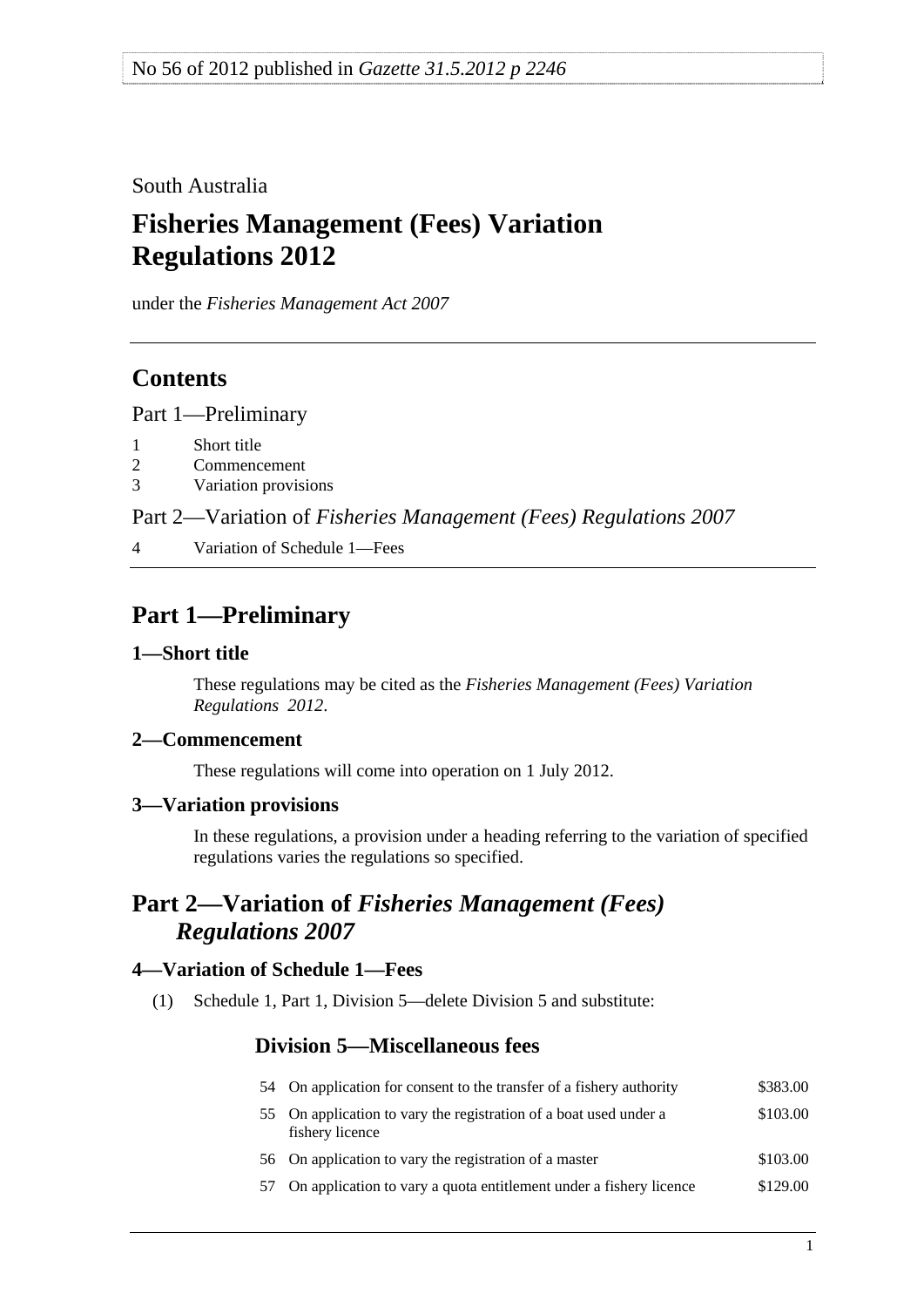|     |    |                 | 58 On application to vary a rock lobster pot entitlement under a<br>licence in respect of the Northern Zone Rock Lobster Fishery or<br>Southern Zone Rock Lobster Fishery                                                                                                                                                           | \$129.00 |
|-----|----|-----------------|-------------------------------------------------------------------------------------------------------------------------------------------------------------------------------------------------------------------------------------------------------------------------------------------------------------------------------------|----------|
|     |    | licence.        | The fee fixed by this clause is not payable if an application to<br>vary a rock lobster pot entitlement under a licence in respect of<br>Northern Zone Rock Lobster Fishery or Southern Zone Rock<br>Lobster Fishery is made at the same time as an application to<br>vary a giant crab or rock lobster quota entitlement under the |          |
|     | 59 | fishery licence | On application for registration of an additional boat under a                                                                                                                                                                                                                                                                       | \$103.00 |
|     | 60 |                 | On application for-                                                                                                                                                                                                                                                                                                                 |          |
|     |    | (a)             | notation of an interest in a fishery licence on the<br>register of authorities                                                                                                                                                                                                                                                      | \$167.00 |
|     |    | (b)             | removal from the register of authorities of such a<br>notation                                                                                                                                                                                                                                                                      | \$167.00 |
| (2) |    |                 | Schedule 5, Parts 2, 3 and 4—delete the Parts and substitute:                                                                                                                                                                                                                                                                       |          |

## **Part 2—Processing**

## **Division 1—Registration application fees**

#### **Registration fees payable by an applicant for registration as a fish processor (section 64(1)(d) of Act)**

| 61 | On application for registration as a fish processor made by an eligible<br>person                      |       |                                                                                                                                              | \$167.00   |  |  |
|----|--------------------------------------------------------------------------------------------------------|-------|----------------------------------------------------------------------------------------------------------------------------------------------|------------|--|--|
| 62 | On application for registration as a fish processor made by a person<br>other than an eligible person— |       |                                                                                                                                              |            |  |  |
|    | (a)                                                                                                    |       | base fee                                                                                                                                     | \$962.00   |  |  |
|    | (b)                                                                                                    |       | additional fee—                                                                                                                              |            |  |  |
|    |                                                                                                        | (i)   | if the applicant proposes to process abalone ( <i>Haliotis</i><br>spp) under the registration                                                | \$1 246.00 |  |  |
|    |                                                                                                        | (11)  | if the applicant proposes to process King Prawn<br>( <i>Merlicertus latisulcatus</i> ) under the registration                                | \$1 246.00 |  |  |
|    |                                                                                                        | (iii) | if the applicant proposes to process Southern<br>Rocklobster ( <i>Jasus edwardsii</i> ) under the registration                               | \$1 246,00 |  |  |
|    |                                                                                                        |       | If registration is to be granted for a period of less than 12 months, the<br>fee payable is a proportion of the fee set out above, being the |            |  |  |

proportion that the number of complete months in the term of registration bears to 12.

## **Division 2—Registration annual fees**

#### **Annual fees payable by a registered fish processor (section 66(2)(a) of Act)**

63 Annual fee payable by a fish processor who is an eligible person \$167.00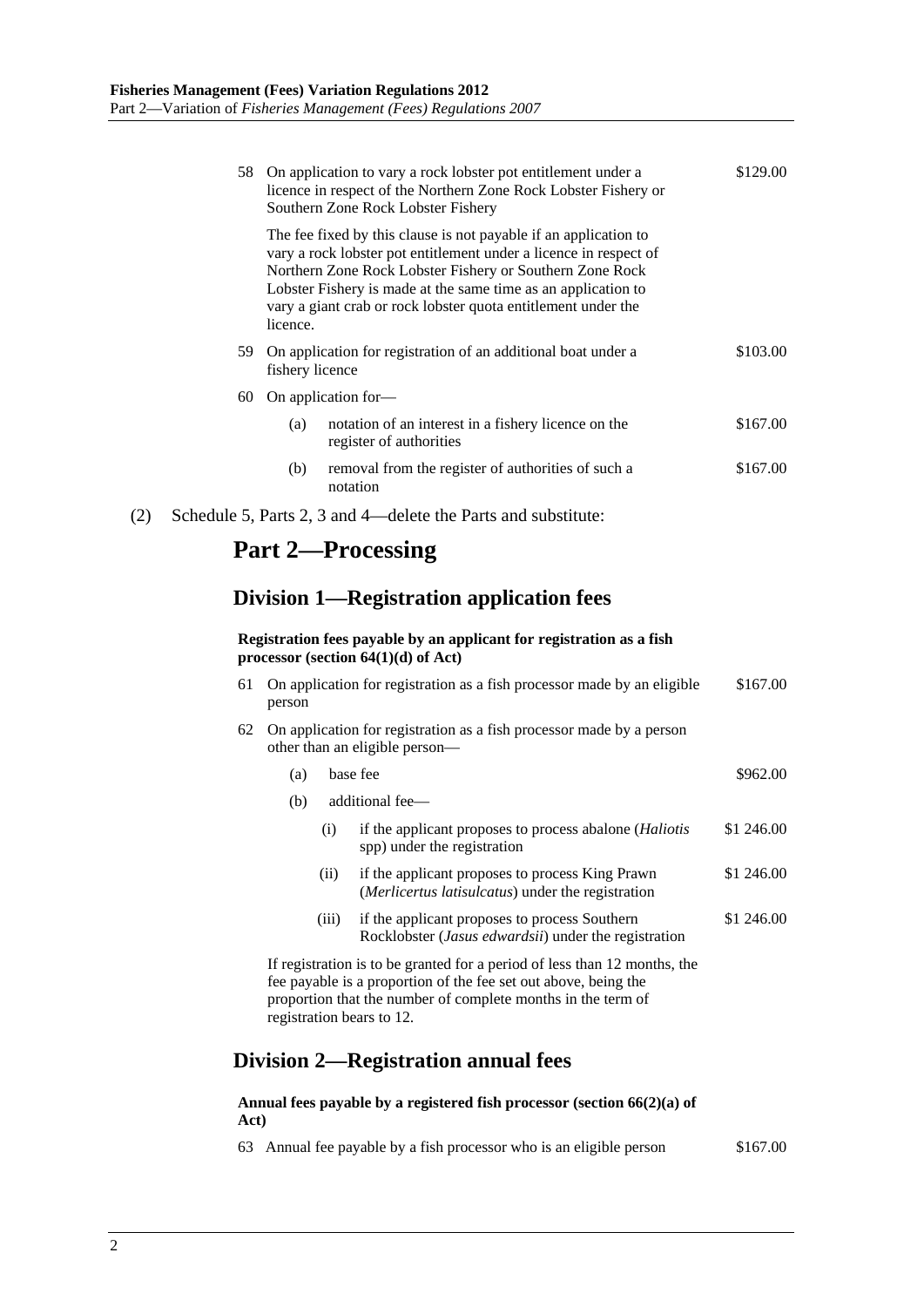|      | 64 Annual fee payable by a fish processor who is not an eligible person-                                                                                                                                                                                         |                                                                                                                                                                                                                                                                                                           |            |  |  |
|------|------------------------------------------------------------------------------------------------------------------------------------------------------------------------------------------------------------------------------------------------------------------|-----------------------------------------------------------------------------------------------------------------------------------------------------------------------------------------------------------------------------------------------------------------------------------------------------------|------------|--|--|
|      | (a)                                                                                                                                                                                                                                                              | base fee                                                                                                                                                                                                                                                                                                  | \$962.00   |  |  |
|      | (b)                                                                                                                                                                                                                                                              | additional fee-                                                                                                                                                                                                                                                                                           |            |  |  |
|      | (i)                                                                                                                                                                                                                                                              | if the fish processor processes abalone (Haliotis spp)<br>under the registration                                                                                                                                                                                                                          | \$1 246.00 |  |  |
|      | (ii)                                                                                                                                                                                                                                                             | if the fish processor processes King Prawn (Merlicertus<br>latisulcatus) under the registration                                                                                                                                                                                                           | \$1 246.00 |  |  |
|      | (iii)                                                                                                                                                                                                                                                            | if the fish processor processes Southern Rocklobster<br>(Jasus edwardsii) under the registration                                                                                                                                                                                                          | \$1 246.00 |  |  |
|      |                                                                                                                                                                                                                                                                  | <b>Division 3—Miscellaneous fees</b>                                                                                                                                                                                                                                                                      |            |  |  |
| 65   | registration                                                                                                                                                                                                                                                     | On application by a registered fish processor to have additional<br>premises, places, boats or vehicles specified in the certificate of                                                                                                                                                                   | \$29.25    |  |  |
|      |                                                                                                                                                                                                                                                                  | <b>Part 3—Recreational fishing</b>                                                                                                                                                                                                                                                                        |            |  |  |
|      |                                                                                                                                                                                                                                                                  | Application fees payable by an applicant for registration under<br>the Fisheries Management (General) Regulations 2007 of a device<br>to be used for recreational fishing                                                                                                                                 |            |  |  |
| 66   | On application for registration of a mesh net to be used by a<br>person for recreational fishing-                                                                                                                                                                |                                                                                                                                                                                                                                                                                                           |            |  |  |
|      | (a)                                                                                                                                                                                                                                                              | if the applicant produces evidence to the satisfaction of<br>the Minister that he or she is in receipt of an age or<br>invalid pension or is the holder of a State Concession<br>Card issued by the Department for Communities and<br>Social Inclusion (for each year in the term of the<br>registration) | \$19.30    |  |  |
|      | (b)                                                                                                                                                                                                                                                              | in any other case (for each year in the term of the<br>registration)                                                                                                                                                                                                                                      | \$38.75    |  |  |
|      | No fee is payable where the Minister registers a mesh net for a<br>period of less than 1 year for the purpose of achieving a common<br>expiry date for the registration of that mesh net and the<br>registration of any other mesh net owned by the same person. |                                                                                                                                                                                                                                                                                                           |            |  |  |
| 67 - |                                                                                                                                                                                                                                                                  | On application for registration of a rock lobster pot to be used by<br>a person for recreational fishing-                                                                                                                                                                                                 |            |  |  |
|      | (a)                                                                                                                                                                                                                                                              | for registration of 1 rock lobster pot                                                                                                                                                                                                                                                                    | \$64.50    |  |  |
|      | (b)                                                                                                                                                                                                                                                              | for registration of 2 rock lobster pots                                                                                                                                                                                                                                                                   | \$179.00   |  |  |
| 68   |                                                                                                                                                                                                                                                                  | On application for the issue of a replacement tag for a rock<br>lobster pot registered for recreational fishing                                                                                                                                                                                           | \$25.75    |  |  |
|      |                                                                                                                                                                                                                                                                  | <b>Part 4—Miscellaneous</b>                                                                                                                                                                                                                                                                               |            |  |  |
| 69   |                                                                                                                                                                                                                                                                  | On application for a permit under Part 7 Division 2 of the Act                                                                                                                                                                                                                                            | \$103.00   |  |  |
| 70   |                                                                                                                                                                                                                                                                  | On application for an exemption under section 115 of the Act                                                                                                                                                                                                                                              | \$129.00   |  |  |
| 71   | section 68 of the Act                                                                                                                                                                                                                                            | On application for the issue of a duplicate authority under                                                                                                                                                                                                                                               | \$25.75    |  |  |